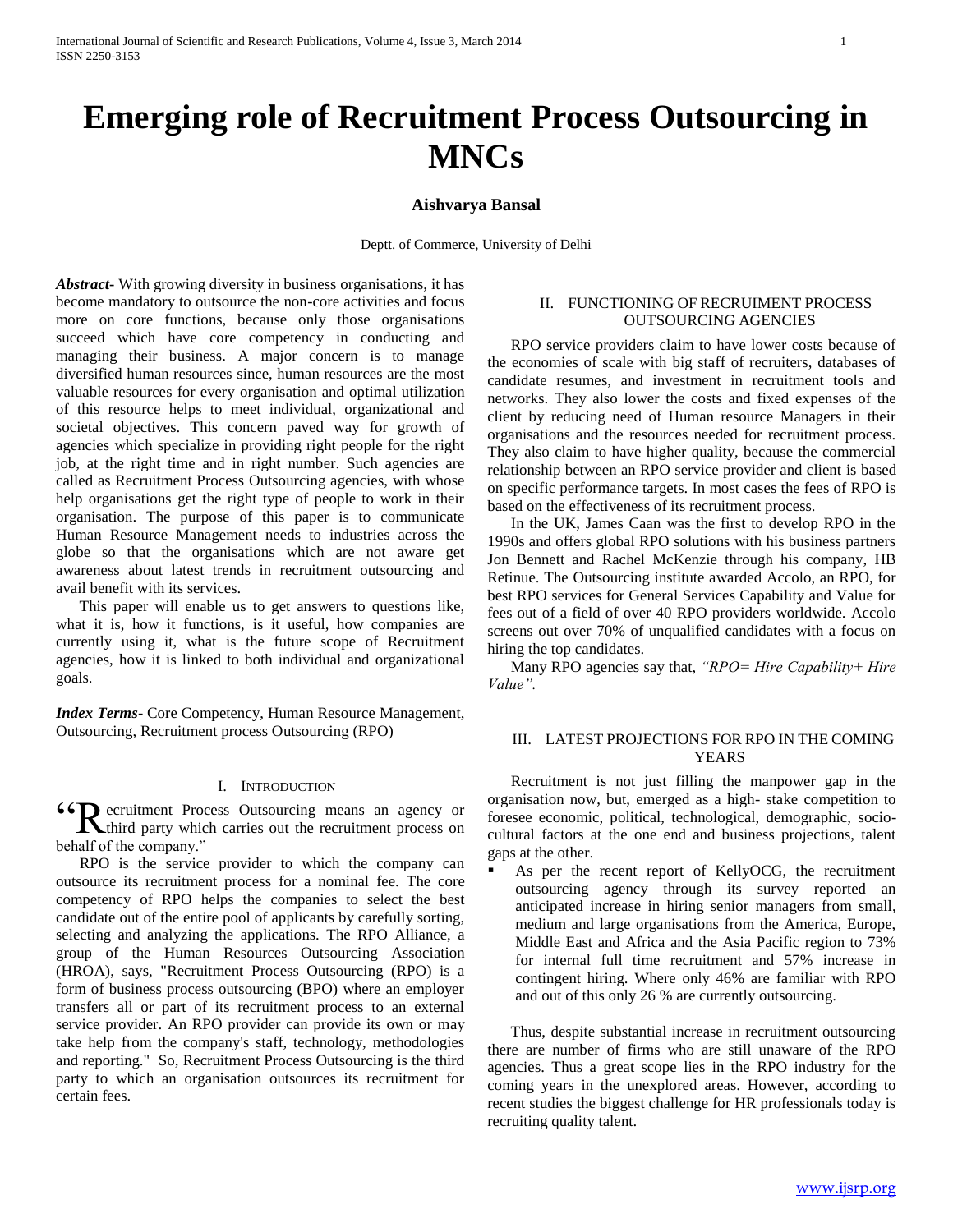The 2013 PWC survey reported that more than half of US CEO's say shortage of skills is a potential threat to growth this year. Saeten, a Chicago –based RPO based on customer – focused approach of service delivery operating under various brand names like PeopleScout & StudentScout reported an existing client expansion and new client engagements for the coming year.

 Thus the customer focused approach of RPO's will further widen the growth in near future and more companies will outsource its HR areas. Another result for KeneXa, an IBM Company which recruits especially for call centers using its leverage technology and sourcing techniques to uncover hidden talent of the people projected an increase in focus on project – based recruitment in 2015 for its major clients. As per HFS Research, the global HR BPO market is valued at \$42 billion as of 2013 with the Asia Pacific market at \$3 billion.

 As per a recent survey conducted on a sample of 36 top managers from Egyptian and Non-Egyptian companies operating in various fields in Egypt discovered that 55% of these companies were involved in recruitment outsourcing. A contrary to logic result found that the cost reduction factor was not perceived by Egyptian managers as a valuable reason to outsource their recruitment function.

 The results of the survey override the lower cost advantage of using RPO agencies. One of the reasons could be that RPO service providers exaggerate the price of their services and charges at least one monthly salary for each hired employee from the companies.

 For example, a security labor hired through an outsourced service provider will cost higher, on an average from 8% to 15%, in comparison to security labor hired through walk-in interviews. Therefore, Cost saving alone is not the only reason for outsourcing recruitment since organizations want to increase their recruiting effectiveness by delivering better-quality candidates to hiring managers. Thus, hiring appears robust for the coming year as per the projections.

 The recent acquisition of HRX, a leading RPO by Seaten, a Chicago –Based Company proved further that the spectrum of RPO is increasing as more and more companies are joining hands together with the urge to recruit the best candidates for their organisations. "The combination of our PeopleScout division and HRX will bring tangible benefits to RPO clients in the form of enhanced sourcing technology, expanded service offerings, and additional global reach," commented Patrick Beharelle, Seaton CEO.

 Thus, it's no doubt that recruitment outsourcing has become a fashion for the companies now. The brand building of the RPO will further boost its growth and more companies are likely to use RPO services in coming years.

# **Table 1: Trends in RPO service agencies**

| Last 10 years                                                                                                            | <b>Current Scenario</b>                                                                                                                      | Projection<br>for                                                                                                                                               |
|--------------------------------------------------------------------------------------------------------------------------|----------------------------------------------------------------------------------------------------------------------------------------------|-----------------------------------------------------------------------------------------------------------------------------------------------------------------|
|                                                                                                                          |                                                                                                                                              | coming years                                                                                                                                                    |
| gained<br><b>RPO</b><br>momentum in big<br>and medium sized<br>companies.                                                | gained<br><b>RPO</b><br>all<br>in<br>momentum<br>types of companies.                                                                         | shall<br><b>RPO</b><br>gain<br>momentum beyond<br>companies, i.e. will<br>be used by business<br>houses as well.                                                |
| Main<br>for<br>reason<br>RPO is cost<br>and<br>benefit<br>for<br>time<br>Companies.                                      | Main reason is cost<br>time<br>benefit<br>and<br>along with benefit<br>specialisation<br>of<br>and right candidate<br>for the right job.     | Main reason will not<br>cost<br>since<br>he<br>companies<br>are<br>focusing more on<br>talent hunt<br>and<br>ready to pay<br>any<br>price.                      |
| <b>RPO</b><br>size<br>was<br>small, since, it was<br>provided<br>by<br>individual<br>vendors.                            | RPO size increased<br>volume<br>in<br>and<br>brand<br>since<br>companies joined<br>hands with RPO.                                           | service<br><b>RPO</b><br>agencies<br>size<br>to<br>increase<br>substantially, due to,<br>reported<br>mergers<br>and acquisitions.                               |
| RPO was popular<br>among developed<br>nations<br>only to<br>provide<br>recruitment<br>solutions<br>its<br>to<br>clients. | RPO diversified to<br>other<br>countries<br>globe<br>across<br>to<br>provide customized<br>recruitment<br>solutions<br>its<br>to<br>clients. | RPO shall diversify<br>to other areas of HR<br>not just recruitment<br>but compensation,<br>development,<br>integration<br>&<br>maintenance<br>of<br>employees. |

# IV. INDIA AS A HOTSPOT RPO IN COMING YEARS

 In a bid to cut costs, corporate giants based in the United States and the UK are looking for RPO services from emerging market locations like India, a survey says. According to global consulting and research firm Everest Group, increasing cost pressures in the current economic environment has led North American and UK buyers to start receiving the back-office RPO services from offshore location such as India.

 "The value proposition of RPO is still resonating with buyers that are looking for a cost-effective option to withstand the current turmoil and at the same time create an efficient talent acquisition process that can be scaled up quickly when business environment improves," Everest Group Principal and Country Head Gaurav Gupta said.

 Indian suppliers such as Infosys, Wipro and Caliber Point have already entered the league of RPO's in the past two years, while Western suppliers such as Momentum and PeopleScout are also leveraging India for delivering RPO services.